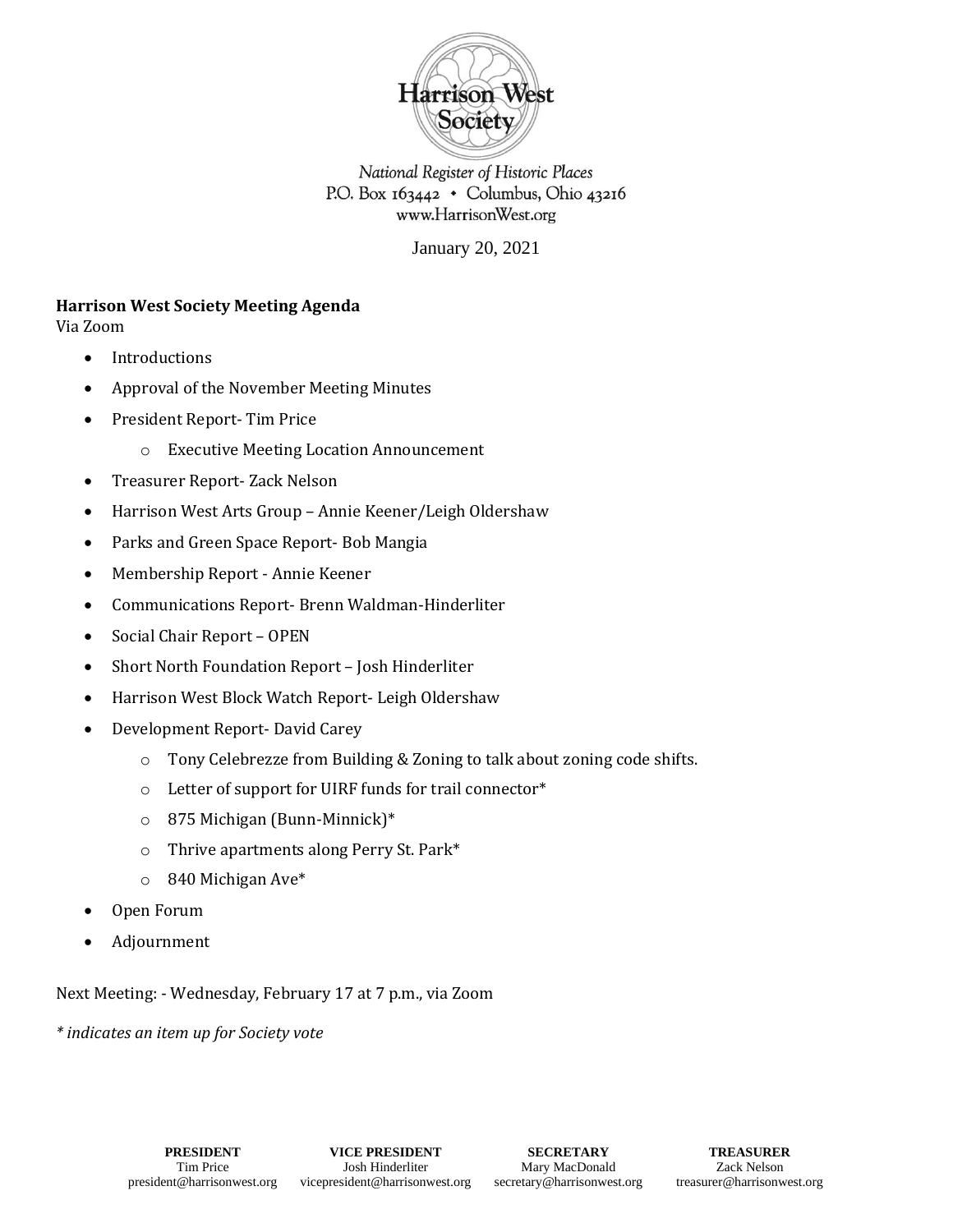### **Harrison West Society Meeting ~ November 18, 2020**

**Meeting** called to order at 7:01PM on Zoom **Quorum** Present

**Presiding**: Tim Price, President

**Minutes: Motion to approve September minutes by D. Carey, Second by Bob Mangia PASSED. President's Report:** T. Price., 1st Wednesday executive committee via zoom. **Motion by David Carey to cancel December meeting in lieu of a holiday get together (via zoom). Second by Bob Mangia PASSED**  Letter to City of Columbus regarding Airbnb. Hold letter, wait to see what they come up with for legislation. Amend or send as needed.

**Treasurer's Report:** Z. Nelson**:** \$9,953. Zach is moving and we need a new treasurer. [treasurer@harrisonwest.org](mailto:treasurer@harrisonwest.org)

**Harrison West Arts:** L. Oldershaw, signing incorporation paperwork once all signatures acquired. Submitting 501c3 paperwork in a few weeks too. Awaiting word back from artist. [www.harrisonwestarts.org.](http://www.harrisonwestarts.org/) 

**Development**: D. Carey. **Zeno's patio extension** request. No zoning variance, wanted neighborhood feedback as it impacts us. Slight extension of the patio along the side of the building past the stairs to the basement fitting the scale of the existing area and same width from building. Outdoor and seating at a premium, trying to keep the safest possible space given the pandemic. Will add a few more tables to the patio. Open to feedback. Possible future enclosure to wrap building with awning in the future would have potential for drop-down sides. **Motion to approve the patio and provide a letter of support. Second by L. Oldershaw. APPROVED.**

**840 Michigan**. Parcel partially completed with new proposal to complete the project different from the previous proposal. "L" shaped building, previous plan included retail. New proposal is residential with that portion for office space. Variance requests: rezoning from "M" to AR3; Council Zoning variances: 1. Parking spaces: 81 required for 54 units, request to reduce to 41; 2. Building line variances/setback. Eric: no diff between building line and setback. Structure shell is built. Proposed building on existing structure. Setback same as previously approved plan. Parking reduction: 54 proposed unit (1.5 space/unit = 81 spaces). HW centrally located, options for public transportation, rideshare and biking. New policy requiring a street parking survey. Traffic determines which streets to canvas. Ingleside, Buttles, MI and Thurber. Around 336 total spaces available. Usually about 240 generally available. Traffic Mgt calculates parking demand for project (100% capacity) future on street demand and future occupancy still leaves 38-48% available parking spaces. Believe request won't negatively affect the community. J. Barnes, concept we are familiar with. Questions: traffic, worst case scenario fully occupied would impact less than 50% of the spaces. Affordable housing units: will be negotiated from the City, intend to follow guidelines for tax abatement projects. 10% of units affordable to those earning 80% of avg mean income. Does this % assume that tenants are using all on-site parking. Don't know arrangement of leased spaces. Is parking a free for all? First come first serve allocation. Rent a space or not. Make spaces part of the lease arrangement. Why not allocate units to spaces? Will they have the option to rent a space permanently? They can rent a space while supplies last. Why not 2 levels of parking to reduce on-street need? Prohibitively expensive. JB "Whatever is available will be leased (parking)". Not currently in scope for the SN parking. If/when we go permit it will negatively impact the residents. Short-sighted and a detriment to the residents based on a risk of currently available parking that is not likely to be there in the future. How far N & S canvassed for the parking study? South of 1st. What are the concerns about parking that they are willing to continue to ignore? Falls on the assumption of status quo which is constantly changing in the Short North. Lots of concerns surrounding parking. Policy: complex proposals require attendance at a meeting, we provide feedback, request to return to a subsequent meeting for a vote. They want an exception to the rule and have a vote today. Don't want to set a precedent voting tonight. Ask developer to consider feedback and give residents time to consider proposal. Plan to vote at the January meeting unless a motion is made (1/20/21). Exec meeting 12/2/20 if they want to attend.

**5th Avenue graphics**. Founders Park hotel graphics. (A)Monument sign along 5th Ave. – setback in height, side signs with Hyatt logo facing W & S along 315. D. Perry: updates to proposal. (C) wall sign, (D) wall sign, (E)wall sign 315, (F) southside restaurant sign. (A) Ground sign, 5'5" wide, 8'7" tall (formerly 10.5" wide and 7'2" tall), felt sign not as long but a little taller more appropriate. Shorter sign better relevant to traffic and sight distance. Setback from the road 10' from property line. 11' from sidewalk, around 18' from curb (code compliant except setback). (C) 72 SF illuminated wall sign N face – fully code compliant H logo. (D) 70SF wall sign on W side facing southbound 315 and ORR. Variance: increase signs from 1 to 2. (E) illuminated 92SF wall sign south sign intended for N bound 315 (wayfinder sign). Discussion of whether sign visible from 3rd and Perry, blocked by trees. Is it visible to the

**Harrison West Society** www.HarrisonWest.org